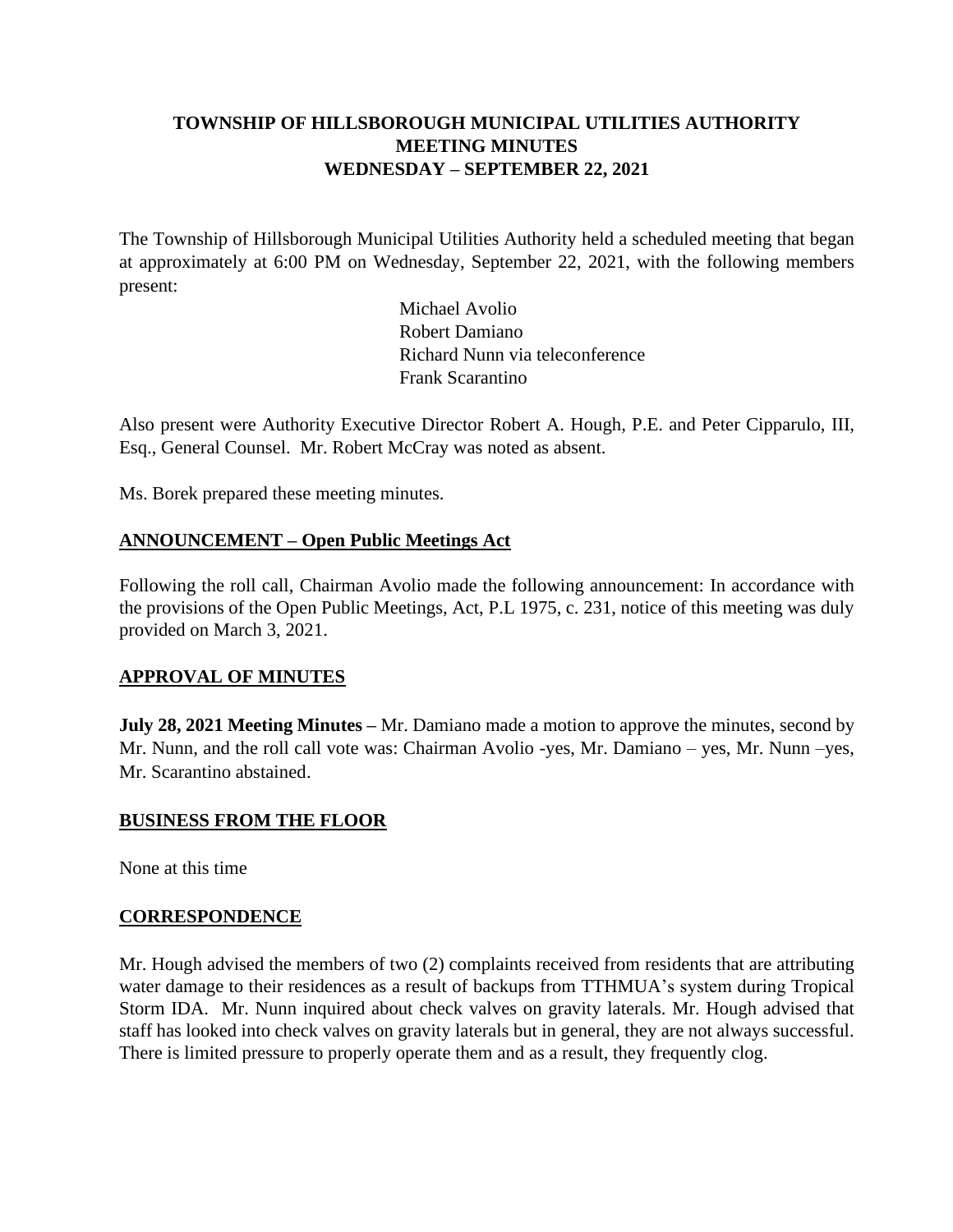### **MATTERS FOR CONSIDERATION**

# **RESOLUTION #21-0922-1 - Resolution to Advertise Public Hearing for Revisions to Rate Schedule (Sewer Connection Fee)**

**WHEREAS,** the Township of Hillsborough Municipal Utilities Authority, (hereinafter the "Authority") is required by law and by Section 303 of its Service Contract with The Township of Hillsborough to promulgate certain uniform charges and connection or tapping fees or charges so that the revenues therefrom will at all times be adequate to pay the expenses of operation and maintenance of the utility system, including reserves, insurance, extensions and replacements, and to pay the principal of and interest on any bonds required by the terms of any contract or the municipal authority or as it may deem necessary or desirable; and

**WHEREAS,** the Authority, has reviewed the proposed resolution entitled, "Resolution by The Township of Hillsborough Municipal Utilities Authority Establishing Certain Sewer Service Charges and Connection or Tapping Fees;" and

**WHEREAS,** the Authority, according to law, must establish and hold a public hearing.

**NOW, THEREFORE, BE IT RESOLVED,** that the governing body of the Township of Hillsborough Municipal Utilities Authority having reviewed the proposed resolution entitled, "A Resolution Amending a Resolution by The Township of Hillsborough Municipal Utilities Authority Establishing Certain Sewer Service Charges and Connection or Tapping Fees", does hereby authorize the Executive Director to publish the same in the Hillsborough Beacon and the Courier-News according to law and establish a public hearing to be held thereon at 6:00 P.M. on October 27, 2021.

Motion by Mr. Nunn, second by Mr. Scarantino and the roll call vote was: Chairman Avolio -yes, Mr. Damiano – yes, Mr. Nunn – yes and Mr. Scarantino -yes.

### **RESOLUTION #21-0922-2 – Resolution Approving the Hiring of Andrew Eilbacher as a Full-Time Employee from 90-day Probation Period**

**WHEREAS,** The Township of Hillsborough Municipal Utilities Authority (TTHMUA) hired Mr. Andrew Eilbacher for the position of Entry Level – Maintenance effective July 6, 2021 with a starting hourly rate of \$18.00 per hour and a 90-day probationary period; and

**WHEREAS,** Mr. Dan Reiter, Supervisor - Maintenance, has advised that Mr. Eilbacher will successfully complete his probationary period and recommends removing Mr. Eilbacher from his 90-day probationary period effective October 4, 2021 and adjusting Mr. Eilbacher's salary to \$18.75 per hour (yearly salary of \$39,000.00).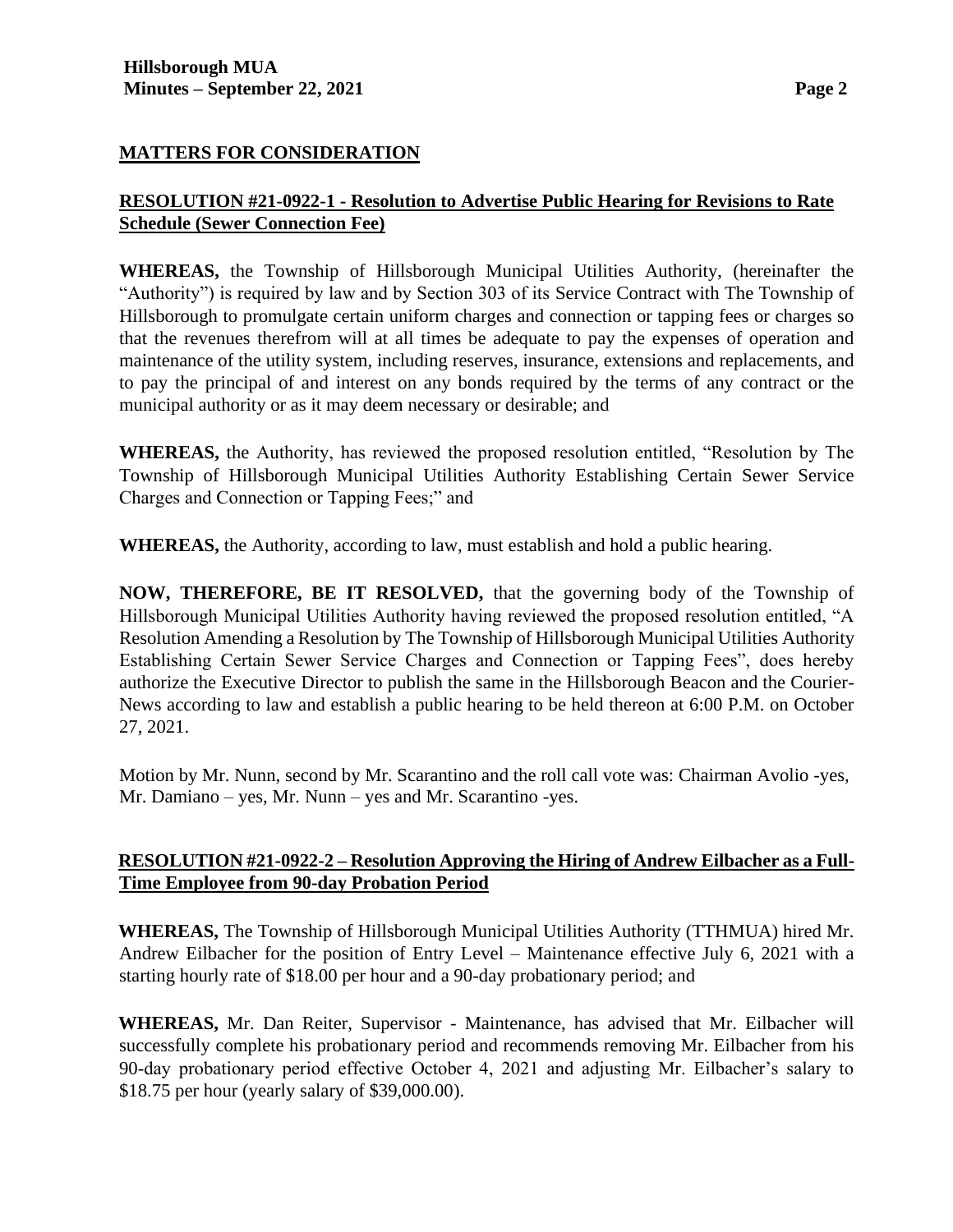**NOW, THEREFORE, BE IT RESOLVED,** based on the recommendation of the staff, TTHMUA hereby acknowledges that Mr. Andrew Eilbacher will successfully complete his 90-day probationary period for the position of Entry Level – Maintenance and as a result will be offered permanent employment effective October 4, 2021.

Motion by Mr. Damiano, second by Mr. Scarantino and the roll call vote was: Chairman Avolio yes, Mr. Damiano – yes, Mr. Nunn – yes and Mr. Scarantino -yes.

# **RESOLUTION #21-0922-3 – Resolution Authorizing the Executive Director to Execute Treatment Works Approval (TWA) Applications**

**NOW, THEREFORE, BE IT RESOLVED,** by the Board of the Township of Hillsborough Municipal Utilities Authority (TTHMUA) that they hereby authorize Robert A. Hough, P.E., Executive Director, to execute Treatment Works Approval (TWA) Applications to the New Jersey Department of Environmental Protection (NJDEP) for sanitary sewer projects upon determination by the Executive Director that the proposed sanitary sewer project conforms with the requirements and conditions of TTHMUA rules and regulations and otherwise should be approved consistent with the health, safety and welfare of the TTHMUA community.

Motion by Mr. Scarantino, second by Mr. Damiano and the roll call vote was: Chairman Avolio yes, Mr. Damiano – yes, Mr. Nunn – yes and Mr. Scarantino -yes.

### **DISCUSSION**

### **Remnants of Hurricane Ida – TTHMUA Impacts / Status**

- **Sunnymeade Pump Station**
- **Other Pump Stations and Facilities**

Mr. Hough reported that the generator and transfer switch at Sunnymeade took on water. GenServ has been on site numerous times and they are working with staff with respect to replacements. River Road was under water as well but continued to function / pump. The main repair costs will be the generator for that site. For the storm, TTHMUA labor costs (regular time, over time and double time because of the holiday) is estimated at \$25K. An application for assistance has been submitted to FEMA as well as discussions with our insurance carrier. Staff will continue to track labor and assess any additional damage / costs. There was discussion concerning the future elevations of the new pump station with respect to flood hazard elevations. That requirement is one and a half feet higher than what it is currently, but the water was two feet higher than that elevation. One thought would be to leave the ground elevation alone and raise the new equipment. Mr. Hough will be evaluating the cost impacts and feasibility to obtain approvals / permits.

It should be noted that no vehicles were water damaged. However, the "gator" was damaged beyond repair.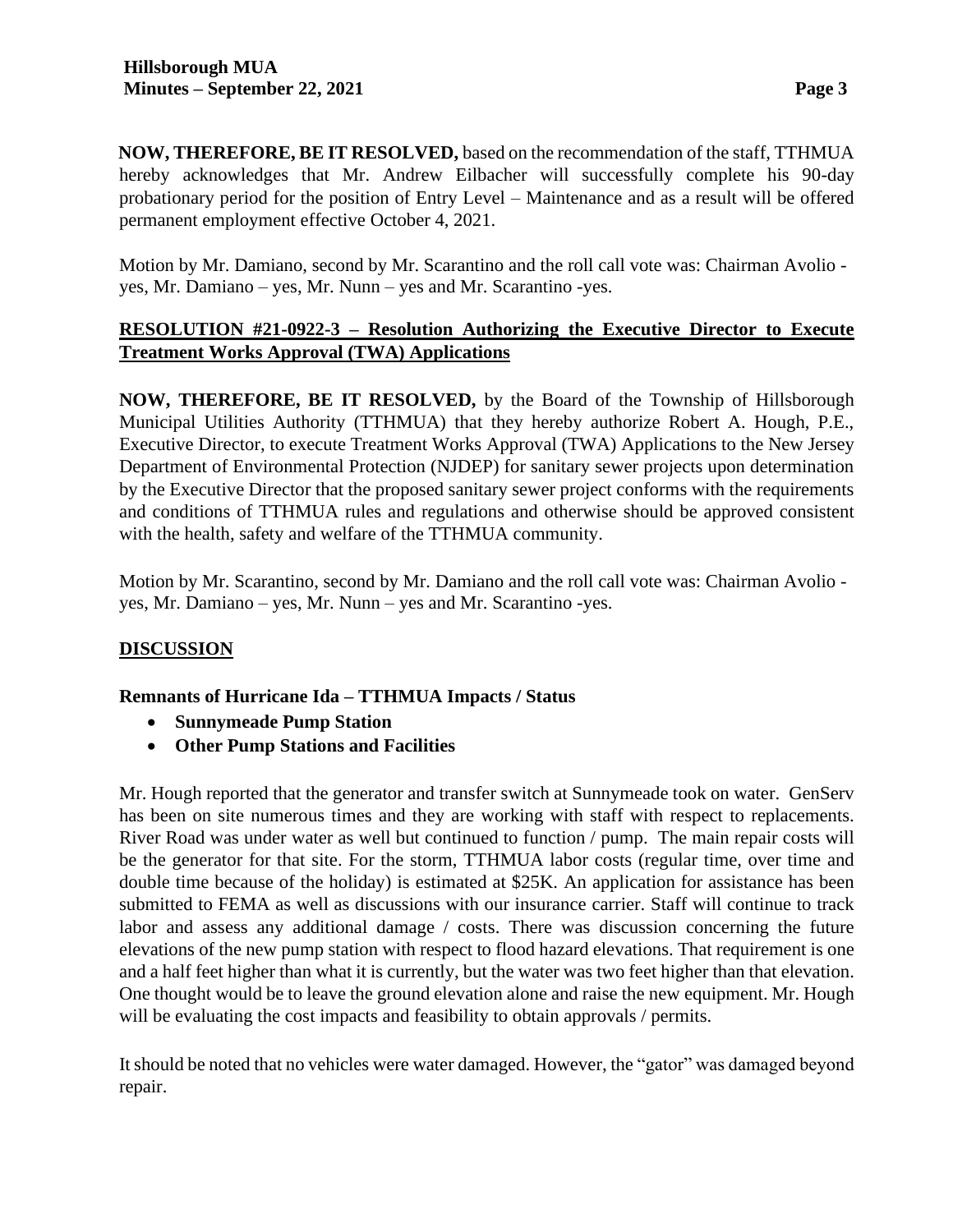#### **Proposed Operating and Capital Budgets – Fiscal Year Ending November 20, 2022**

Mr. Hough presented the proposed Operating and Capital Budgets and referred to his memo of September 17, 2021. Using the resolutions provided by the New Jersey Department of Community Affairs (NJDCA), the Board approved to budget and authorized the submission of same to NJDCA.

#### **Sunnymeade Pump Station and Force Main Project**

- **Design / Easement Update**
- **Copart Update**
- **Green Acres Update - Status of Tree planting in the park**
- **Norfolk Southern Railway Company Agreement**
- **Santos Property - Issues with proposed realignment**
- **Flow Meter Installation – Pump Station Design Flows**
- **NJDEP Water Bank Financing Program**

Mr. Hough referred to his report with respect to the status of the Sunnymeade project.

In addition, Mr. Hough reported that Santos property owners have still not responded to any communications sent to them by TTHMUA.

With respect to the NJDEP Water Bank Financing Program, Mr. Hough reported that he received notice yesterday that NJDEP will be requiring a cultural resource analysis study, especially in the area of the railroad. He is working to obtain more information regarding said study. It was recommended that he contact Richard Grubb Associates for assistance. He advised that VNHA has recommended the same firm.

### **Blackwell's Mills Pump Station Replacement**

Mr. Hough reported that the design is completed and the TWA was sent to the NJDEP and now the previously adopted resolution can be sent as well.

### **Rohill Pump Station - Generator and Automatic Transfer Switch (ATS) replacement**

Mr. Hough reported that this project is also completed.

### **Rehabilitation of Route 206 Gravity Sanitary Sewer Laterals**

Mr. Hough reported that nine (9) bid packages have been picked up.

#### **Mulford Lane Pump Station Replacement**

Mr. Hough stated that proposals were received from H2M Associates and Van Note – Harvey Associates. There was a \$50 difference in cost. The board discussed the proposals and Mr.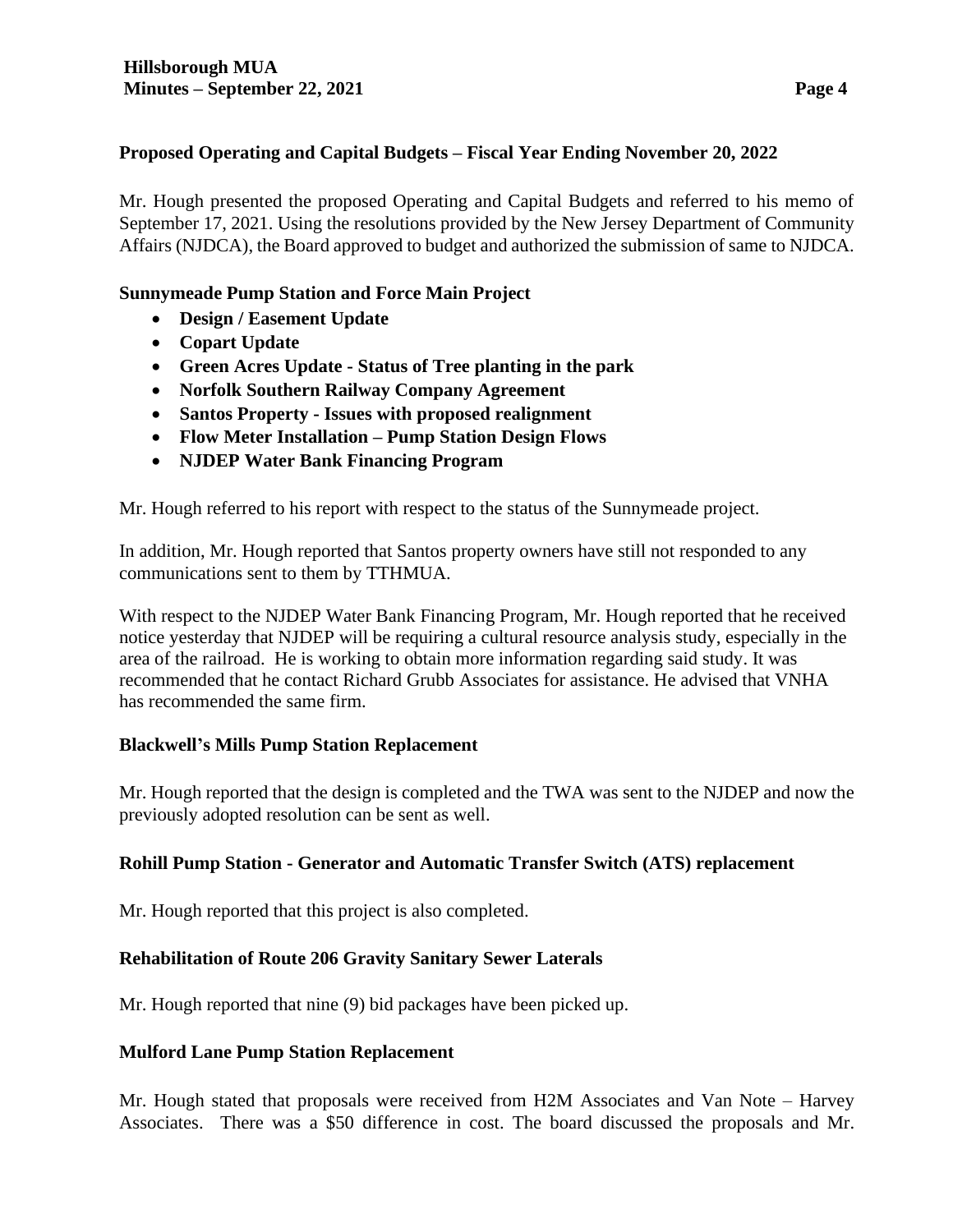Scarantino recommended H2M be selected. Mr. Hough brought forth resolution #21-0922-4 authorizing an award to H2M. Motion was made by Mr. Scarantino, seconded by Mr. Damiano and all present voted in favor.

# **2021 Summary Will Serve Letters**

No projects at this time.

### **2021 Summary Sewer Connection Approvals**

Two (2) new projects have been added.

### **COMMITTEE REPORTS**

**Engineering / Facilities** – No further report.

**Finance** – Report will be provided after the Closed Session.

**I/I and GIS** – No further report.

**Personnel** – Mr. Hough reported that as per his recent discussions with the Personnel Committee job descriptions, succession planning, analysis of staff size, automation and inspection staffing will be reviewed and prepared accordingly by the end of the year.

# **CLAIMS LIST**

| <b>Operating Fund</b> | 188,580.73 |
|-----------------------|------------|
| <b>General Fund</b>   | 8,810.00   |

Motion to approve the claims lists was made by Mr. Damiano, seconded by Mr. Scarantino the roll call vote was: Chairman Avolio -yes, Mr. Damiano – yes, Mr. Nunn – yes, and Mr. Scarantino – yes.

# **RESOLUTION – CLOSED MEETING**

At 6:34 pm the public meeting adjourned and the membership entered into a Closed meeting to discuss the following:

2022 Staff Salaries License Wastewater Operator Stipends

Motion to adjourn the regular meeting and move into closed session was made by Mr. Damiano, seconded by Mr. Scarantino and the roll call vote was: Chairman Avolio -yes, Mr. Damiano - yes, Mr. Nunn – yes, and Mr. Scarantino – yes.